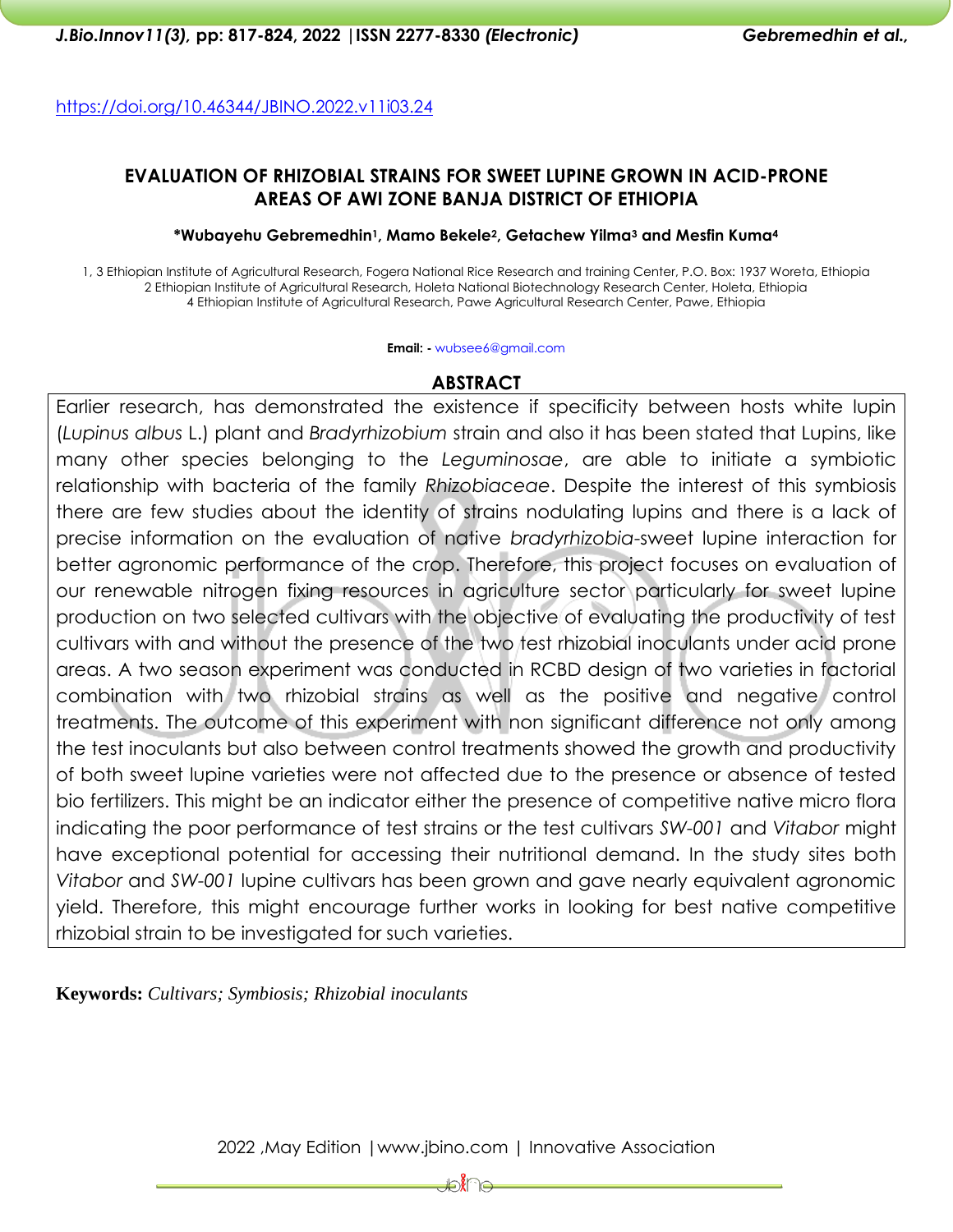### **Introduction**

Lupines are legumes which have been cultivated in Europe for the last 2000 years, used in human and animal feeding, as green manure in agriculture (Rosolem *et al*., 2002; Jensen *et al*., 2004) and in soil stabilization. This plant is currently considered a good alternative as an animal foodstuff due to the high quality of its proteins (Erbas *et al*., 2005; Faligowska *et al*., 2007). As the FAO lists grain legumes only, and not forage, fodder and a substantial portion of the world's supply of organic nitrogen is fixed via the symbiosis between root nodulating rhizobial bacteria and leguminous host plants (Postgate, 1998).

Earlier research, has demonstrated the existence if specificity between hosts white lupin (*Lupinus albus* L.) plant and Bradyrhizobium strain (Robinson *et al*., 2000). Additional studies have indicated that white lupin has tremendous potential and can be successfully used as a legume cover crop to support production of summer crops such as sweet corn and muskmelon (Bhardwaj, 2006). Currently there is a lack of precise information on the evaluation of native bradyrhizobia-sweet lupine interaction for better agronomic performance of the crop.

The most important N2-fixing agents in agricultural systems are the symbiotic associations between crop and forage/fodder legumes and rhizobia. With this association each year, about 175 million ton of N is contributed by BNF globally (Burns and Hardy, 1975), of which nearly 79% is accounted for by terrestrial

fixation. A near-term strategy for increased fixed-N input to legumes involves a better match of rhizobial Microsymbiont to its host cultivar, earlier initiation and prolongation of symbiotic fixation.

Lupins, like many other species belonging to the Leguminosae, are able to initiate a symbiotic relationship with bacteria of the family *Rhizobiaceae*. Despite the interest of this symbiosis there are few studies about the identity of strains nodulating lupins (Barrera *et al*., 1997; Stepkowski *et al*., 2005; Andam, Parker, 2007).

In context of both the cost and environmental impact of chemical fertilizers, excessive reliance on the chemical fertilizers is not viable strategy in the long run because of the cost, both in domestic resources and foreign exchange, involved in setting up of fertilizer plants and sustaining the production. In this context, biofertilizers would be the viable complementary option for the livelihood of farmers and the environment.

Inoculation of seeds or soil with nitrogen fixing microorganisms increases the microbial population in the rhizosphere, consequently affecting the plant growth. Providing nitrogen through nitrogen fixation by *Rhizobium*, *Bradyrhizobium*, *Azotobacter*, *Azospirillum* have given good results in experiments carried out in Ethiopia and elsewhere. Currently, the Nfixing biofertilizers are the most out reached biofertilizer products to small holder farmers in the country. Practically, there is no an alternate N-fixing biofertilizer type for a given legume type. However, the country has the potential to produce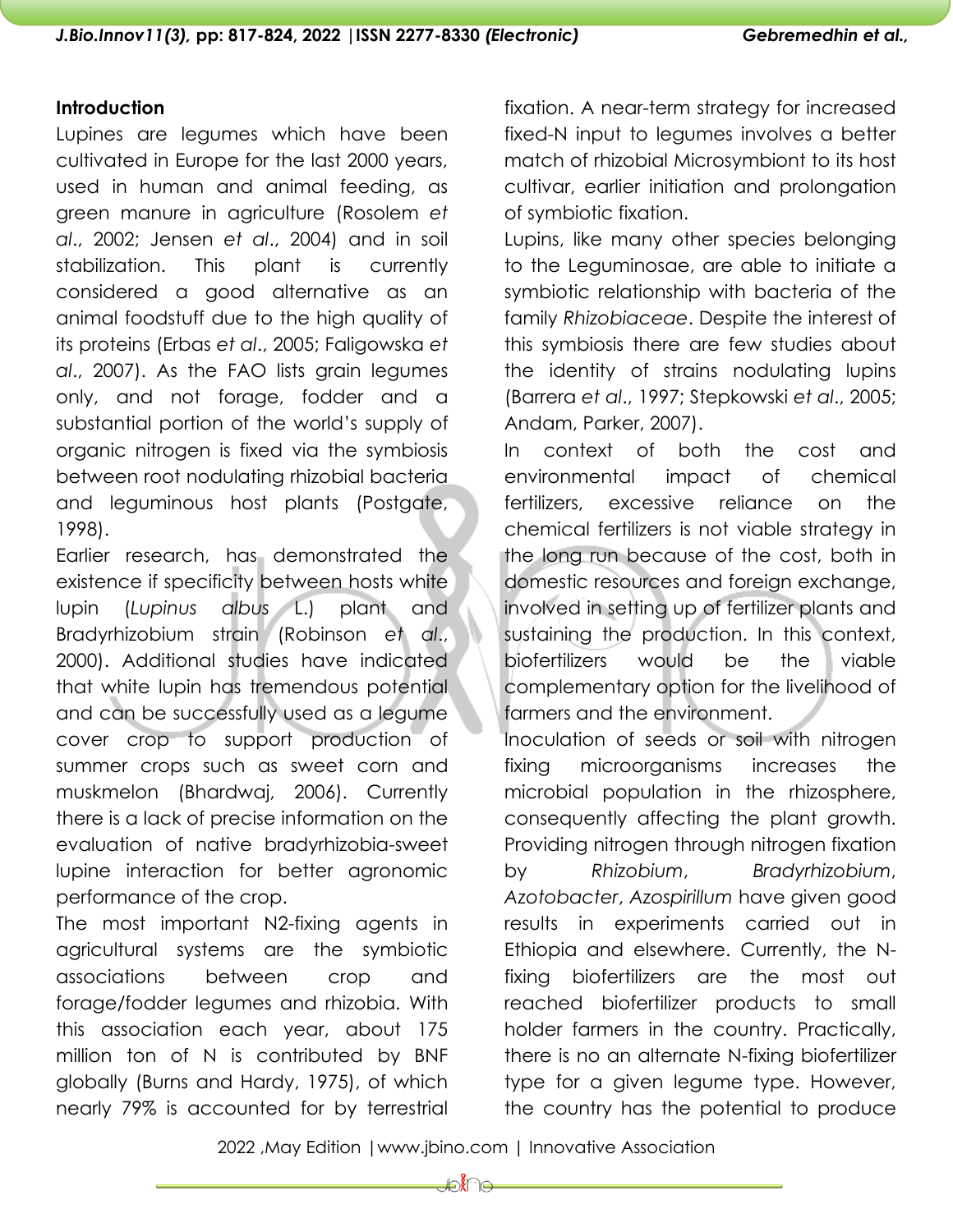many N-fixing commercial biofertilizer products. Therefore, this project focuses on evaluation of our renewable nitrogen fixing resources in agriculture sector particularly for sweet lupine production on two selected cultivars. Moreover, the project actively focuses on introduction and screening of exotic N-fixing as well as nutrient solubilizing organisms. With this it has been enabled to evaluate the performance of sweet lupine cultivars productivity under acid prone areas and to evaluate developed rhizobial biofertilizer for lupine in acid prone areas.

### **Materials and methods**

The field experiments were conducted during 2016/17 and 2017/18 main cropping seasons for experiment one and two, respectively.

The treatment structure of this experiment factorial including sweet lupin variety factor having levels of *SW-001* and *Vitabor* and lupin rhizobial isolate factor having levels of *Lup-AH11*, *Lup-A14*, noninoculated and 18kg N/ha applied from urea. The treatments was replicated three times and laid in RCBD in factorial arrangement. Seed rate is 80kg/ha and plant spacing is 40cm by 10cm where the maximum plot size 3m by 4.2m . Phosphorus was applied uniformly to all plots at a rate of  $46kg P_2O_5$  per ha in the form of TSP. All agronomic and management operations is practiced in uniform manner.

## **Data to be collected**

The distance between rows and plants are 40cm are 10cm. respectively. The distance between two plots and replication was 1m and 1.5m respectively. The net plot area for each plots are 3mX2.8m=8.4m2. There are seven rows, hence; four harvestable rows, one disturbed sample row and two border rows. 46 kg/ha  $P_2O_5$  was applied as basal to all treatment as constant variable. Nodulation data: - nodule number and nodule dry weight as well as yield and yield related data were taken. All measured soil and plant data were subjected to ANOVA and mean separation.

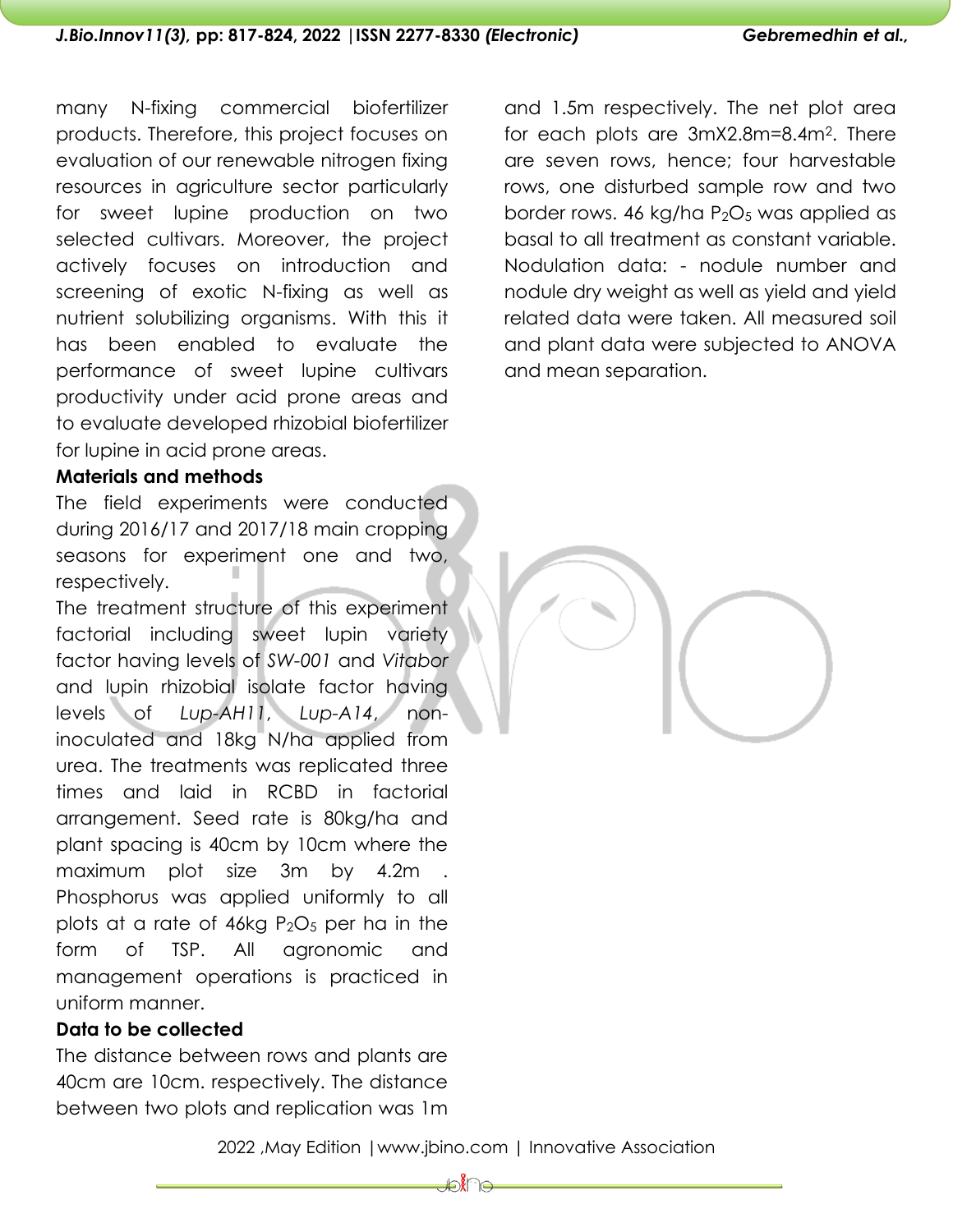| S.N            | <b>Treatment</b>   |
|----------------|--------------------|
|                | SW-001 only        |
| $\overline{2}$ | SW-001+18N/ha      |
| 3              | $SW-001+Lup$ AH11  |
| 4              | SW-001+Lup A14     |
| 5              | Vitabor only       |
| 6              | Vitabor +18N/ha    |
|                | Vitabor + Lup AH11 |
| 8              | Vitabor +Lup A14   |

## **Treatment arrangement**

# **Results**

**Table 1. Lupine strain evaluation Banja on farm Site 1 year 1**

|                    | PH            | <b>BPP</b>     | <b>PPP</b>      | <b>BMY</b>            | <b>GY</b>             | <b>HSW</b>     |
|--------------------|---------------|----------------|-----------------|-----------------------|-----------------------|----------------|
| <b>Varieties</b>   | cm            | N <sub>o</sub> | No <sub>1</sub> | $Kg$ ha <sup>-1</sup> | $Kg$ ha <sup>-1</sup> | gm             |
| SW-001             | 71.50b        | 4.87           | 28.43           | 4216.27               | 1882.88               | 13.15b         |
| Vitabor            | 81.97a        | 4.58           | 30.95           | 4146.83               | 1997.22               | 14.50a         |
| $LSD$ 0.05         | 3.878         | $\bf ns$       | ns              | ns                    | ns                    | 0.4472         |
| <b>Strains</b>     |               |                |                 |                       |                       |                |
| no input (control) | 79.93         | 4.47           | 26.67           | 3650.79               | 1754.26               | 14.60          |
| Lup AH11           | 78.53         | 4.67           | 29.87           | 4126.98               | 2014.20               | 14.73          |
| Lup A14            | 84.13         | 4.73           | 32.07           | 4404.76               | 2067.98               | 14.20          |
| 18N kg/ha          | 85.27         | 4.47           | 35.20           | 4404.76               | 2152.41               | 14.47          |
| $LSD$ 0.05         | <sub>ns</sub> | <b>Ns</b>      | ns              | ns                    | ns                    | ns             |
| CV <sub>0</sub>    | 5.8           | 18.6           | 29.7            | 22.5                  | 16.2                  | $\overline{4}$ |

PH= plant height, BPP= branch per plant, PPP= pod per plant, BMY= biomass yield, GY= grain yield, HSW= hundred seed weight

**Jo∦**∩⊖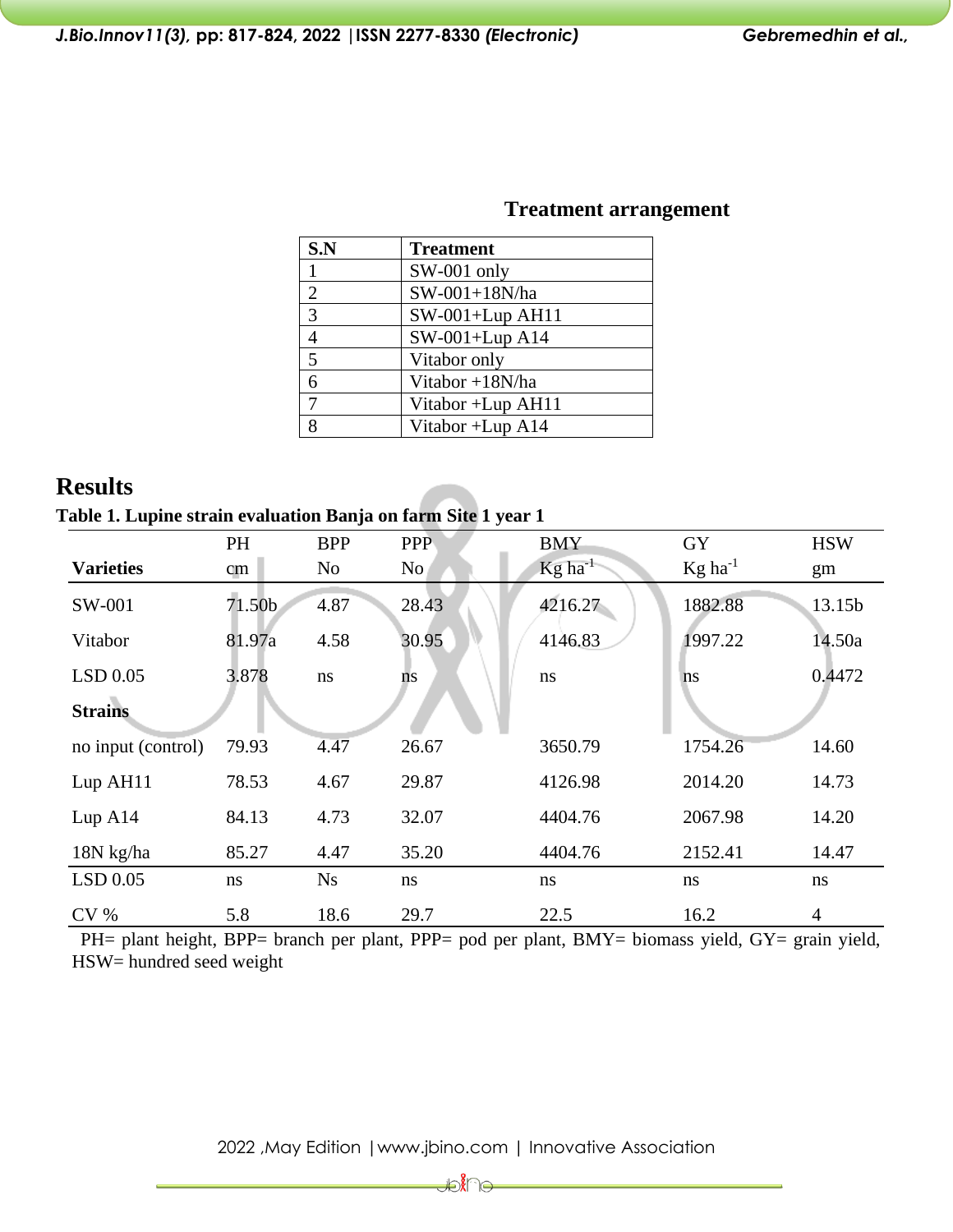|                    |        | $\cdot$    | $\bullet$      |                       |                       |            |
|--------------------|--------|------------|----------------|-----------------------|-----------------------|------------|
|                    | PH     | <b>BPP</b> | <b>PPP</b>     | <b>BMY</b>            | <b>GY</b>             | <b>HSW</b> |
| <b>Varieties</b>   | cm     | No         | N <sub>o</sub> | $Kg$ ha <sup>-1</sup> | $Kg$ ha <sup>-1</sup> | gm         |
| SW-001             | 62.48b | 8.65       | 31.88a         | 3779.76a              | 1636.42a              | 14.10      |
| Vitabor            | 70.77a | 9.92       | 17.93b         | 2500.00b              | 744.33b               | 14.47      |
| $LSD$ 0.05         | 6.166  | ns         | 6.489          | 742.8                 | 391.4                 | ns         |
| <b>Strains</b>     |        |            |                |                       |                       |            |
| no input (control) | 66.97  | 8.30       | 21.13          | 2837.30               | 980.99                | 14.53      |
| Lup AH11           | 65.40  | 9.33       | 27.50          | 2976.19               | 1169.22               | 14.40      |
| Lup A14            | 65.67  | 9.57       | 25.33          | 3432.54               | 1398.44               | 14.27      |
| $18N$ kg/ha        | 68.47  | 9.93       | 25.67          | 3313.49               | 1212.86               | 13.93      |
| $LSD$ 0.05         | ns     | ns         | ns             | ns                    | ns                    | ns         |
| CV <sub>0</sub>    | 10.3   | 21.6       | 31.9           | 28.3                  | 39.5                  | 5.9        |

**Table 2. Lupine strain evaluation Banja on farm Site2 year 1.**

PH= plant height, BPP= branch per plant, PPP= pod per plant, BMY= biomass yield, GY= grain yield, HSW= hundred seed weight

**Table 3. Lupine strain evaluation Banja on farm Site1 year 2**

| <b>Varieties</b>                                                                   | PH /cm            | <b>BMY</b><br>$(Kg/ha^{-1})$ | <b>GY</b><br>$(Kg/ha^{-1})$ | ThSWt (gm) |  |  |
|------------------------------------------------------------------------------------|-------------------|------------------------------|-----------------------------|------------|--|--|
| Vitabor                                                                            | 75.58a            | 8326.4a                      | 2454a                       | 13.62b     |  |  |
| SW-001                                                                             | 85.78b            | 6618.1b                      | 1987.6b                     | 15.38a     |  |  |
| LSD 0.05                                                                           | 3.9514            | 841.59                       | 278.64                      | 0.8949     |  |  |
| <b>Strains</b>                                                                     |                   |                              |                             |            |  |  |
| no input (control)                                                                 | 76.7 <sub>b</sub> | 7750ab                       | 2252.2a                     | 14.78a     |  |  |
| Lup AH11                                                                           | 81.53ab           | 8055.6a                      | 2482.9a                     | 14.75a     |  |  |
| Lup A14                                                                            | 84.17a            | 7472.2ab                     | 1848.5b                     | 14.36a     |  |  |
| 18N kg/ha                                                                          | 80.33ab           | 6611.1b                      | 2300a                       | 14.1a      |  |  |
| LSD 0.05                                                                           | 5.5881            | 1190.2                       | 394.05                      | ns         |  |  |
| CV <sub>0</sub>                                                                    | $5.6\square$      | 12.8                         | $\vert$ 14.3                | 7          |  |  |
| PH= plant height, BMY= biomass yield, GY= grain yield, ThSWt= Thousand seed weight |                   |                              |                             |            |  |  |

**Table 4. Lupine strain evaluation Banja on farm two years combined analysis result**

|                                                                                          | <b>PH</b> | <b>BMY</b>            | <b>GY</b>                    | ThSWt  |  |
|------------------------------------------------------------------------------------------|-----------|-----------------------|------------------------------|--------|--|
| <b>Varieties</b>                                                                         | $\rm cm$  | $Kg$ ha <sup>-1</sup> | $\text{Kg}$ ha <sup>-1</sup> | gm     |  |
| Vitabor                                                                                  | 76.1a     | 4326.4a               | 1456.19a                     | 13.94a |  |
| SW-001                                                                                   | 73.26b    | 4071.8a               | 1479.05a                     | 14.2a  |  |
| LSD 0.05                                                                                 | 2.6976    | ns                    | ns                           | ns     |  |
| <b>Strains</b>                                                                           |           |                       |                              |        |  |
| no input (control)                                                                       | 73.48a    | 4412a                 | 1389.9a                      | 13.86a |  |
| Lup AH11                                                                                 | 73.84a    | 4412a                 | 1573a                        | 14.37a |  |
| Lup A14                                                                                  | 76.48a    | 4333.3a               | 1408.3a                      | 14.1a  |  |
| 18N kg/ha                                                                                | 75.29a    | 3958.3a               | 1499.3a                      | 13.97a |  |
| $LSD$ 0.05                                                                               | ns        | ns                    | ns                           | ns.    |  |
| CV <sub>%</sub>                                                                          | 7.6       | 18.9                  | 21.1                         | 9.6    |  |
| $PH =$ plant height, BMY= biomass yield, $GY =$ grain yield, ThSWt= Thousand seed weight |           |                       |                              |        |  |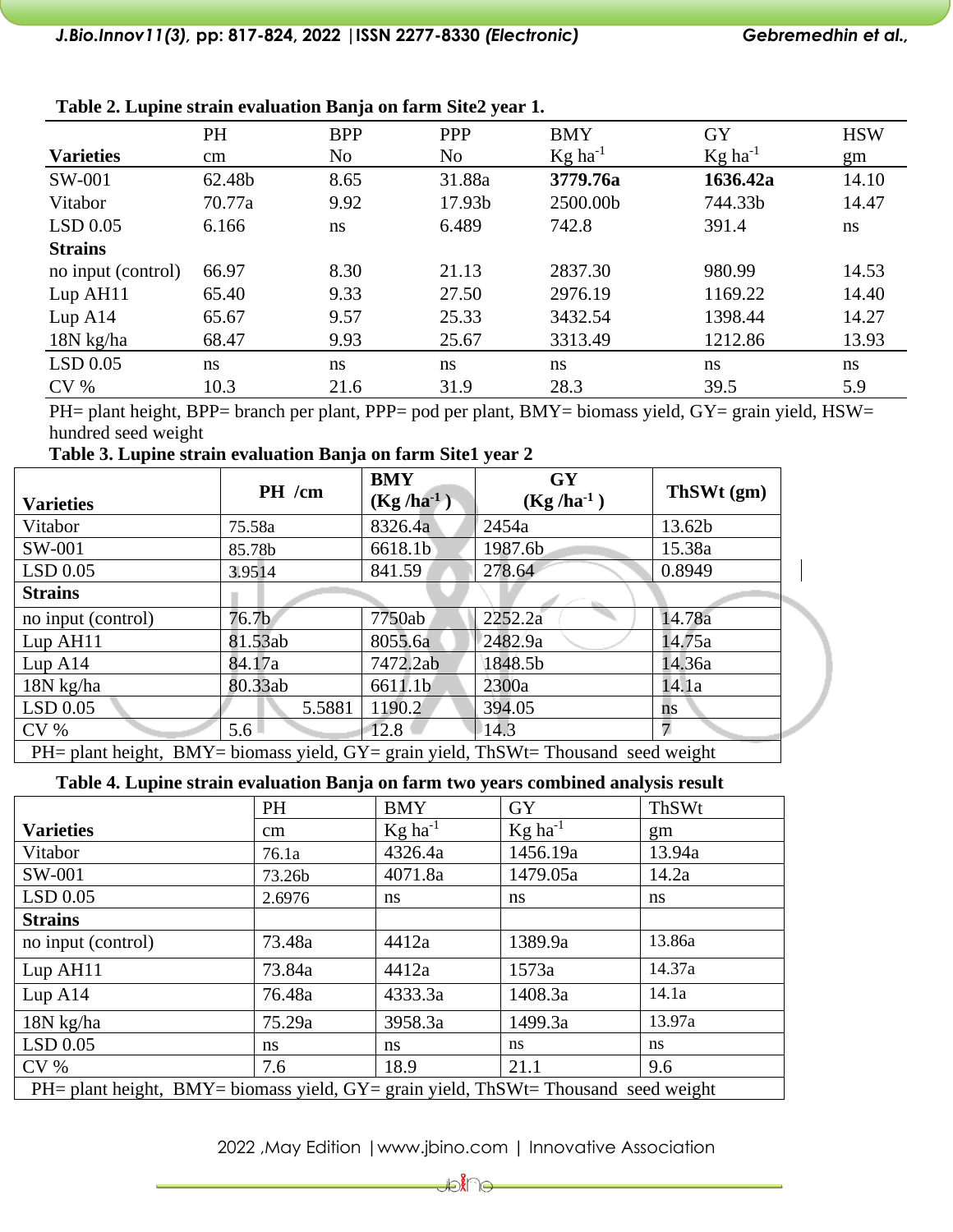In many of tested parameters over the two years experiment significant variation were not observed among the treatments. During the second season experiment the significant variation on agronomic yield was observed across the varieties and strains and *Vitabor* and *Lup AH11* were the maximum yielder variety and strain respectively. But since many of tested parameters during the first season experiments were not significantly different and the cumulative summary (**Table 4**) indicated that many of tested parameters were not significantly affected with strain and variety.

In this experiment the plant base and yield data were analyzed. In the analysis of the second season (2018GC) achievements, at farmer site (**Table 3**), significant differences on all tested parameters were observed. These variations were due both varietal and inoculants application difference. In all tested parameters rhizobial inoculants called *Lup AH11* gave the highest mean yield. Whereas *Vitabor* variety gave the highest mean yield as compared to other N fertilizers sources and test variety respectively.

On the other hand in all location of the first season trials as well as the two years combined results showed significant variations were not observed in all measured parameters among the nitrogen fertilizers and between tested two cultivars. The outcome of this experiment with non significant difference not only among the test inoculants but also between control treatments showed the growth and

productivity of both sweet lupine varieties were not affected due to the presence or absence of tested bio fertilizers. Additionally it become a sign of the presence of native rhizobial contributing better growth for both sweet lupine varieties in the study sites of first season experiment. This encourages further investigation of the molecular or genetic performance on nitrogen fixing behavior of sweet lupines.

Sweet lupine variety called *SW-001* showed dominant performance in its mean yield in the second season whereas in the second season *Vitabor* gave dominant performance and non significant difference were observed on the two years combined analysis results. These non significant performance of tested rhizobial strains will remind to reinitiate further work of looking for best native rhizobial strain development from the sites where dominant mean yield obtained from the negative control treatments.

## **Discussion**

The non significant result among all nitrogen fertilizer sources in lines with the previous study output of Fernández P *et al*., 2007 who stated lupine that has a legume of great agronomic potential due to its optimistic effect on soil fertility enhancement naturally. This is mainly due to having unique nodule called lupinoid nodules. These nodule structures have special symbiotic operational mechanism which enables the plant to be resistant to a biotic stresses. According to Michin *et al*., 1992 this might be due to the presence of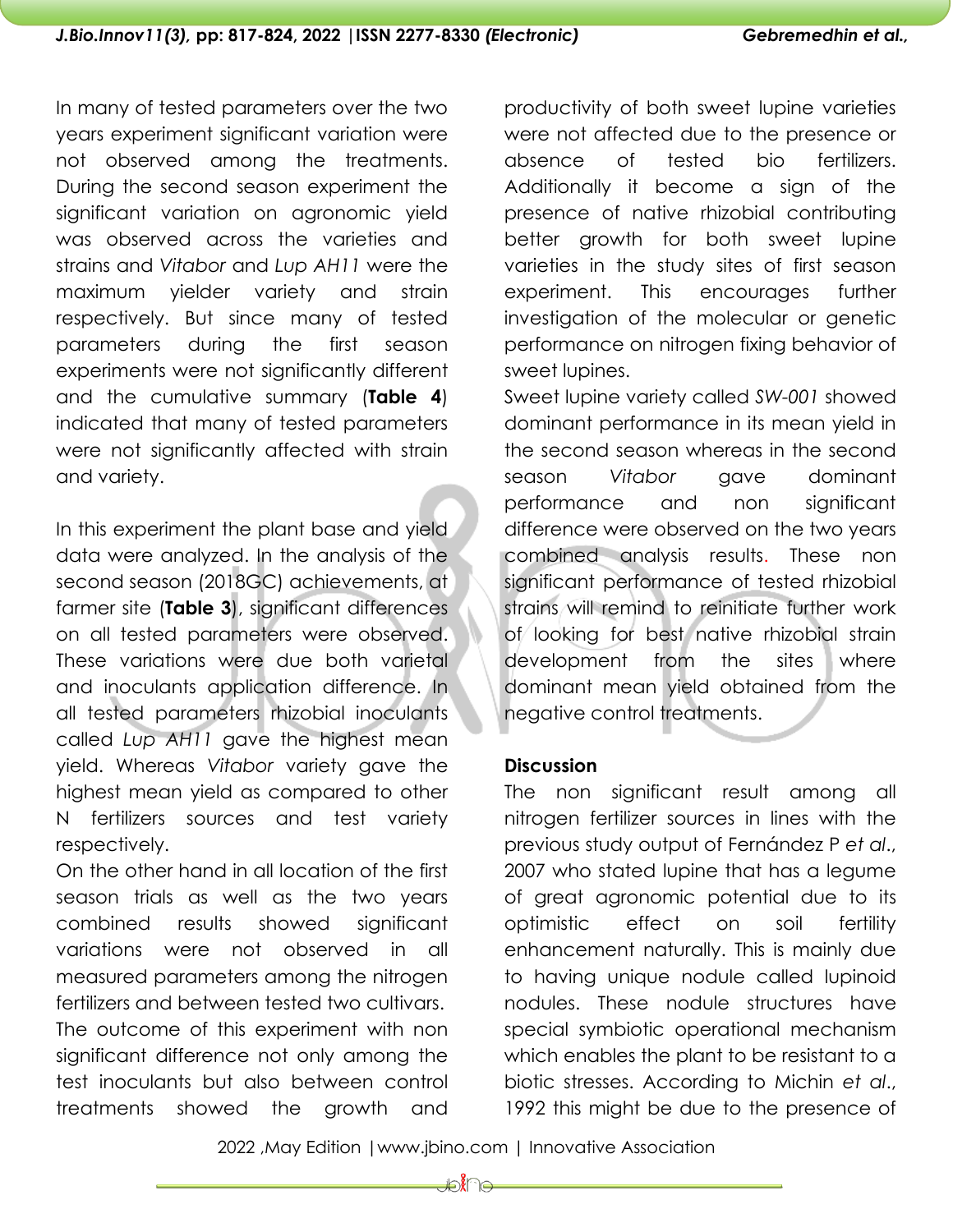### *J.Bio.Innov11(3),* **pp: 817-824, 2022 |ISSN 2277-8330** *(Electronic) Gebremedhin et al.,*

the oxygen barrier which have slow response for stress conditions as compared to other legumes. Therefore, this genetic nature of the crop enables to give a yield nearly equivalent to the fertilized and inoculated treatments.

However, the previous study by Fernández P *et al*., 2007 and (Karim A. *et al*., 2012) showed that *Bradyrhizobia-lupine* symbiosis with effective inoculants enhances the stresses tolerance of soil acidity, salinity, and heavy metal toxicity our tested rhizobial strains were not showed special performance as compared to the negative control or fertilized treatment. This might indicates the poor performance of test strains.

native nitrogen fixing micro flora inside the soil therefore, further works in looking for best native competitive rhizobial strain should be investigated.

### **Acknowledgement**

Authors deeply acknowledge the Ethiopian Institute of Agricultural research for the financial support of this work. Also Holeta Agricultural Research center is highly acknowledged for their contribution to supply the lupine seeds and inoculants. Lastly we are pleased to express our gratitude for Pawe Agricultural Research Center gave us all logistic supports for the success of this work.

### **References**

Lupine cultivars *SW-001* and *Vitabor* were Andam C.P., Parker M.A., 2007. Novel not affected in their agronomic yield due to the application of test strains. However, previously no one reported host specific strain interaction on sweet lupine (Staples Barrera L.L., Trujillo M.E., Goodfellow M., Garcia K. *et al*., 2017) were reported the utilization of rhizobial starin will not improve the alkaloid content of particular lupine cultivar.

### **Conclusion**

were not significantly affected the agronomic yield of both sweet lupine control and nitrogen fertilized treatments. In the study sites both *Vitabor* and *SW-001* nearly equivalent agronomic yield. The equivalent performance of negative control treatment with both inoculated and N fertilized treatments might be an indicator for the presence of host specific

alphaproteobacterial root nodule symbiont associated with Lupinus texensis. Appl. Environ. Microbiol., 73: 5687-5691.

F.J., Hernandez- Lucas I., Davila G., van Berkum P., Martinez- Romero E., 1997. Biodiversity of bradyrhizobia nodulating Lupinus spp. Int. J. Syst. Bacteriol., 47: 1086- 1091.

Rhizobial strains *Lup AH11* and *Lup A14* Burns RC, Hardy RWF (1975) Nitrogen fixation in bacteria and higher plants. Springer-Verlag, Berlin.

cultivars as compared to the negative Erbas M., Certel M., Uslu M.K., 2005. Some chemical properties of white lupin seeds (Lupinus albus L.). Food Chem., 89:341-345.

lupine cultivars has been grown and gave Faligowska A., Szukała J., 2007. Yielding and feeding quality of three lupin species cultivated for silage.**In**: EVALUATION OF BRADYRHIZOBIUM STRAINS FOR LUPINS IN FINNISH CONDITIONS (Karim, A., & Yliopisto,